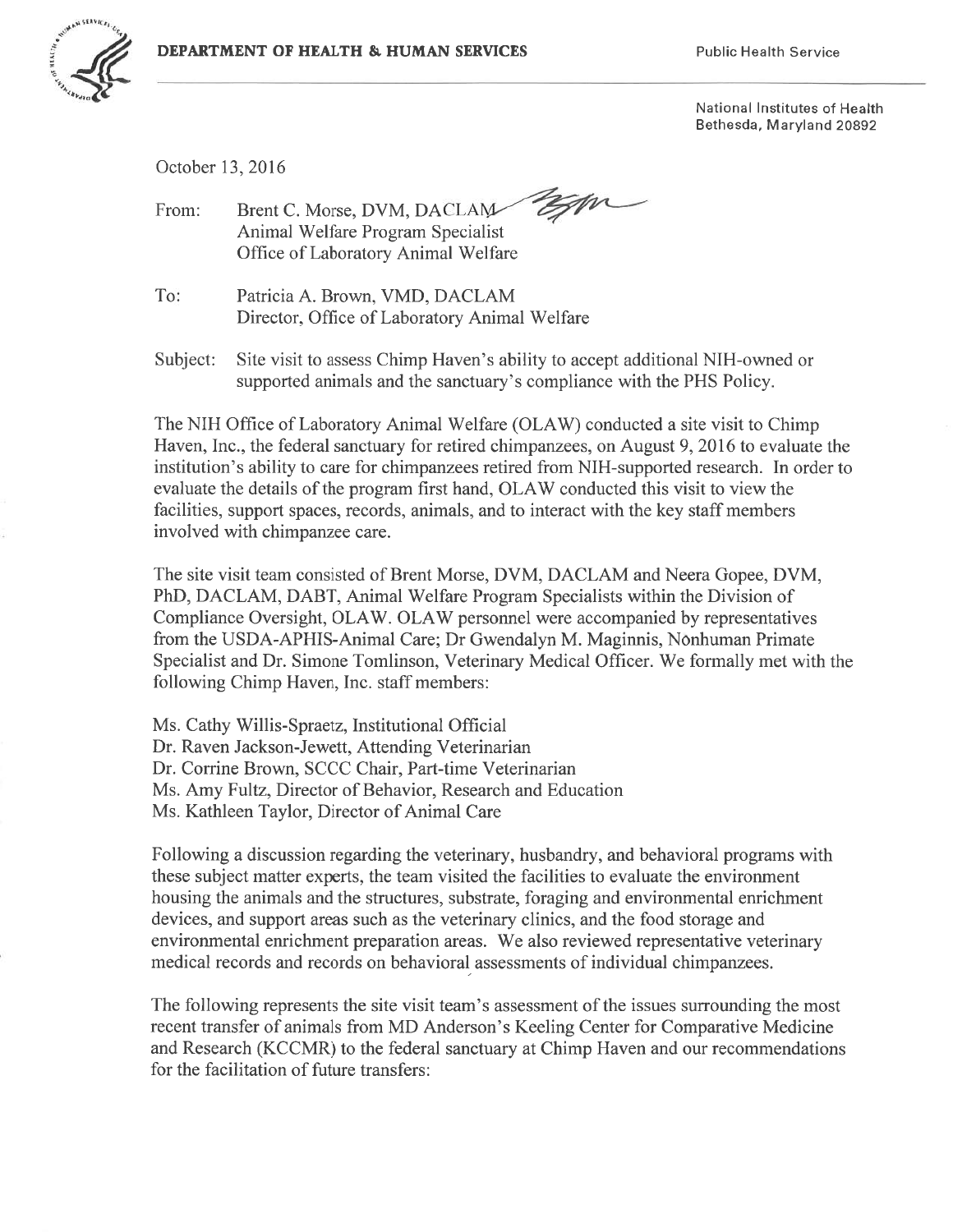## *Page 2 – Site Visit Report*

- 1. After the review of medical records pertaining to the nine chimps transferred to Chimp Haven from KCCMR between December 2014 and April 2015 that have subsequently died, it became apparent that not only were seven of the nine animals geriatric, but several also had serious, chronic preexisting conditions. Of the two nongeriatric animals that died, one had a preexisting respiratory tract infection that developed into bronchopneumonia after arrival at Chimp Haven and the other died of sudden cardiac arrest.
- 2. Chimp Haven's current facilities, including the quarantine area, are more than adequate to house and care for up to an additional 75 animals. Approximately 90% of the animals are rotated through the two natural, forested habitats over a 12-month period. All animals have access to both indoor and outdoor enclosures at all times. The quarantine facility for housing and evaluating newly-arrived animals is now open and occupied. This area also contains an additional new veterinary clinic.
- 3. The number and qualifications of personnel required to conduct and support an animal care program depend on several factors, including the type and size of the institution, the administrative structure for providing adequate animal care, the characteristics of the physical plant, the number and species of animals maintained, and the nature of the activities. With NIH's plan to transfer more animals to Chimp Haven as soon as possible, there should be a mechanism in place for increasing the staffing levels commensurate with the animal population. This should occur well in advance of transfers to ensure newly hired employees are adequately trained to perform all required tasks. Although there is a current job posting for an Assistant Veterinary Technician, further consideration should be given for additional veterinary staffing. There are currently two Animal Behavior Technicians to assist Ms. Fultz with the Behavior and Enrichment program. Additional staffing should also be considered for these activities well before the arrival of additional animals.
- 4. Dissemination of copies of medical records, summary sheets and completed behavioral reports from the sending institution well in advance of the impending transfer is critical to increasing the success rate of the transfers of animals to Chimp Haven. It is important for the veterinarian or the veterinarian's designee to review the health status and other housing and husbandry requirements before authorizing shipment of animals. This action will ensure that effective quarantine practices are implemented for incoming animals and address any special requirements needed to ensure animal well-being. Special considerations are necessary for transporting animals during certain phases of their life or with certain health conditions, such as geriatric animals and animals with preexisting or chronic medical conditions.
- 5. Movement of animals within or between sites or institutions should be planned and coordinated well in advance by responsible and well-trained persons at the sending and receiving sites to minimize animal transit time or delays in receipt. Defining and delegating responsibility to the appropriate persons, who are knowledgeable about the needs of the species being shipped, will help ensure effective communication and planning of animal transport. If allowed by legal or contractual obligations, members